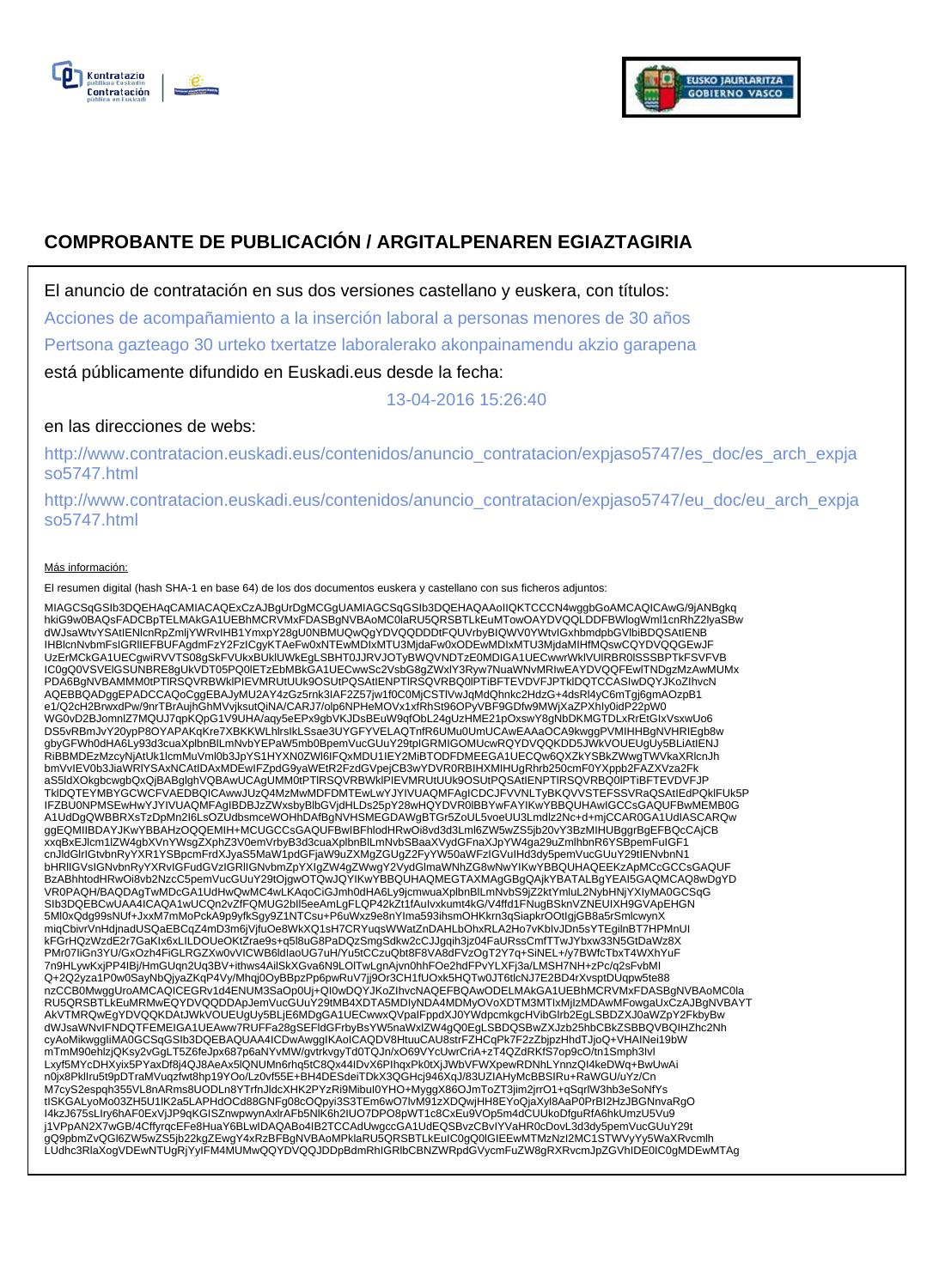



Vml0b3JpYS1HYXN0ZWl6MA8GA1UdEwEB/wQFMAMBAf8wDgYDVR0PAQH/BAQDAgEGMB0GA1UdDgQWBBTGr5ZoUL5voeUU3Lmdlz2N<br>c+d+mjAfBgNVHSMEGDAWgBQdHGUOqPIle7SRz+Sxsea9VXRsBTA6BgNVHSAEMzAxMC8GBFUdIAAwJzAlBggrBgEFBQcCARYZaHR0 cDovL3d3dy5pemVucGUuY29tL2NwczA3BggrBgEFBQcBAQQrMCkwJwYlKwYBBQUHMAGGG2h0dHA6Ly9vY3NwLml6ZW5wZS5jb206 ODA5NDAzBgNVHR8ELDAqMCigJqAkhiJodHRwOi8vY3JsLml6ZW5wZS5jb20vY2dpLWJpbi9hcmwyMA0GCSqGSIb3DQEBBQUAA4IC AQBpVvhndSWxWHqgal9iQrs1yQpyub846NJ73Eud0mkBsp21zQh8FFQC+q20PIT+XxIHUh5tGLopJHKnmK04/sO0tz2xekaW6CKf P5BgEvH3qMPlwRL+gzyNWdwwgp66dnRYxkrNrXts20tZeAiN622nlpLlOPiTwXcCa+7J75PikRJ9+3TlBYcaISVlzEkFHMfOW6Wn kFFCLPTxAAtdYINBVRmp6wMxQTI2GI88lq/3UELTA7VSCst7ovlM+ajp5clsZd9nICbe/GbLt9LonrTNJTmlxmBLXoAoFgpFWOTh<br>TIGcF3hZ5q8iD8OMMDfqgUtJGczuitdTB7fQnchwkFxF13CvKJVxi/JU5YT2r/sb4AFmPQDwE94e+4xubP8oUAXWygWXcw0aUrzT 11001 SilzbyPoSeemfm5g5+DqKqw5VbMILz0x1+PCWajNw9eJ0CqXTqaGRa898Yq1R7y0S/7/FDkaA7OFDA5bs30e/SaFSHX2M0HU<br>Tfmf4hPXa6KNjouyBwswXY8syF9vm4EuoIR6uUjR+lp962HDkMVhj+QkERtBTyI0VzoVxjd+QnlHnrFQSo2P2GFzgmz8i0wsVFsD zKN93Aq/tdY59WSJzcOBKYAKkrnDUe3b0HUqQ1THzthycxDe8AGs1+cKCOKbCFEn76n5LW/sVgZo9UVKiq1bzjGCAdUwggHRAgEB MIGtMIGIMQswCQYDVQQGEwJFUzEUMBIGA1UECgwLSVpFTIBFIFMuQS4xOjA4BgNVBAsMMUFaWiBaaXVydGFnaXJpIHB1Ymxpa29h IC0gQ2VydGlmaWNhZG8gcHVibGljbyBTQ0ExRDBCBgNVBAMMO0VBRWtvlEhBZXRha28gbGFuZ2lsZWVuIENBIC0gQ0EgcGVyc29u YWwgZGUgQUFQUCB2YXNjYXMgKDlpAgMBv/YwCQYFKw4DAhoFADANBgkqhkiG9w0BAQEFAASCAQB93ZXZVfa29/WDHvo3BoRYILHF RAXc12gP1pBMFTesXMXsnPYC89JpBj3HDS+MdTQNfSpLiQRgVOkAG0RcLPnsJC/iiJHGtgmX4ZOTAxGBvixIO9pm6dsfkphOMi79<br>dFBA5IsBvuKmLTy7Niwt5E5RCqZ7NU+6joXLw6Ga+A5IlGLZ1nGeZ8gfshOO5AKa5C4bR9B1/d+ceqSS3uKvYqDChjVm5U00TTGP N7qb142y1Z7aKuQQCvt4f0cufaq+gPPsAsG5yF4X+s+OAu3H+WLPNWGZ9/xZLOuGb0AxagrsP/iap8Cldjh5FvNZ2tU2iqqVfj/eQbn7UyNKstgsE1lnAAAAAAAA

### fue sellado en el tiempo digitalmente por:

CN=KONTRATAZIO ELEKTRONIKOA - CONTRATACION ELECTRONICA,serialNumber=S4833001C,OU=sello electrónico,OU=ZIURTAGIRI ONARTUA - CERTIFICADO RECONOCIDO, O=EUSKO JAURLARITZA - GOBIERNO VASCO, C=ES

#### obteniéndose el sello:

MIIT0TADAgEAMIITyAYJKoZIhvcNAQcCoIITuTCCE7UCAQMxDzANBglghkgBZQMEAgEFADByBgsq hkiG9w0BCRABBKBjBGEwXwl BAQYJKwYBBAHzOQMDMCEwCQYFKw4DAhoFAAQUFEkYFk+8l/CiHuVn VamQmDasAzgCEHsadx8sXF8mVw5JENZ/BmoYDzIwMTYwND EzMTMyNjQwWgIJAOUCAQcudX06oIIP MTCCByAwggUIoAMCAQICEFJzFI74Hk3CSZKIT+9qRfMwDQYJKoZIhvcNAQEFBQAwODELMAkGA1UE BhMCRVMxFDASBgNVBAoMC0laRU5QRSBTLkEuMRMwEQYDVQQDDApJemVucGUuY29tMB4XDTA5MDIx MTEwMTU0M1oXDTM 3MTIxMjIzMDAwMFowgYIxCzAJBgNVBAYTAkVTMRQwEgYDVQQKDAtJWkVOUEUg Uy5BLjE6MDgGA1UECwwxQVpaIFppdXJ0YWdpcm Sin'i Awar III May INCOLLATE AND THE MAN INTERNATIONAL TRANSPORT OF THE MAN INCOLLETE AND A MANUST A THE MAN I<br>AQEFAAOCAg8AMIICCgKCAgEA1dfQ3DEQIIKWjQdltruTFccQzHMYzlpvYQJxfWvC7T7cU/jDr56i Wo+MZLy<br>bgynQah0RWMMkqyFlp9HNxSXiD HFouNBRIzAcyjeFSDVHWj3d0zt80H8TQwPpREKd9adEE7EWWBAmNXV2YdQ+jH10YCFr3buWCAih0PD/ZriUlYY+onTEkgq17PSxJPqL9HroepaM/G5KVU2FHtq96H f7opWoBy3aoowHcabUeHKultnXX aTfJRNEGj7zpgjdL7TnfyfF6Kq13VnqpmLqpTKOvOLHESIKI7qPsst++K1NGXtQKFzsYrlqvkCIF vmDcpdrmqfblfFSPODVJg19CgrRAahQT3cfX7jEcVBvhzVwG8A4PezbYc+4lcUsiEFv6xyFrdBik hLE7XAzrn9a4EoKBS9 tBqPSKEmmtJ0+hFoGH2KhHYukKx4U0CGVbrChHCwHCV74p4ytfspkMr6Ht /HXIQIJjPwTGQspNssH0rtcCAwEAAaOCAdkwggHVM THE BONUT THE CONDUCTED AND THE CONDUCTED TO A MANUSCRIPT OF THE CONDUCTED TO A MANUTED SURFACT THE CONDUCTED SURFACT DURING ONLY AND THE CONDUCTED SURFACT DURING ONLY AND THE CONDUCTED SURFACT DURING ONLY AND THE CONDUCTE BkZWwqTWVkaXRIcnJhbmVvIEV0b3JiaWRIYSAxNCAtIDAxMDEwIFZpdG9yaWEtR2FzdGVpejAPBqNVHRMBAf8EBTADAQH/MA4GA 1UdDwEB/wQEAwIBBjAdBgNVHQ4EFgQU1PGqyBSzeD2N tfUdjlajNnl2R+MwHwYDVR0jBBgwFoAUHRxlDqjyJXu0kc/ksbHmvVV0bAUwOgYDVR0gBDMwMTAv BgRVHSAAMCcwJQYIKwYBBQUHAgEWGWh0dHA6Ly93d3cuaXplbnBlLmNvbS9jcHMwNwYIKwYBBQUHAQ EEKzApMCcGCCsGAQUFBzABhhtodHRwOi8vb2NzcC5pemVucGUuY29tOjgwOTQwMwYDVR0fBCww KjAooCagJlYiaHR0cDovL2Nyb C5pemVucGUuY29tL2NnaS1iaW4vYXJsMjANBgkqhkiG9w0BAQUF AAOCAgEAD0RWRQ5xock7qwFNLjRJBcMwRduIDAhYoKbq9Veh sSnXF3mYeMJRxjOcPG9yS+KftgAN TROc18m3Pmr76m6qL6FtaFLs6cD52dw7bn6pDevDOxdFehEhJLu+963vPZYHl6q9qSyLEiqLor+Q 48ggfp5t4RKZcrWbxWES1JLUGOm0rRO6sL7n4njXXGtAnVjEmZLTDnXZ7OUTE+P31dSpJUl8MSpv R+ENwWukRIG/O1vdN<br>xmwONCvbGyxX/kSHW2HP0vAqHgPDLFxxGXtOwRIzd971oaO2Zn3BkDn3mWOJUfzz5axQVHx361QJ0Se4F8KUK/nt49j2jNcDlJW kinwordbook with the Change of the All Theory of the Change of the Change of the Change of the Change of the Change of the Change of the Change of the Change of the Change of the Change of the Change of the Change of the C Mkce8IJRi+0OYGNcfhC9f10kY1WLCuMCmkaDtH7LSN7ULaBPLnP2P+0lkF3T6RcwyvTzcJnSWxeb7SJovZOicWK/yGJLNB08NQv q64g0plbhMOMgbt4DEsJu9zpyjhklbdNVqKMmjafe+1w 8OAK5kQwgggJMIIF8aADAgECAgIG9zANBgkqhkiG9w0BAQsFADCBgjELMAkGA1UEBhMCRVMxFDAS BgNVBAoMC0laRU5QRSBTLKEuMTowOAYDVQQLDDFBWlogWmI1cnRhZ2lyaSBwdWJsaWtvYSAtIENIc nRpZmljYWRvIHB1YmxpY28gU0NBMSEwHwYDVQQDDBhDQSBUZWtuaWtvYSAtIENBIFRIY25pY2Ew HhcNMTIxMDE4MTAzMTQ0WhcN kuh+T+YOjZM5W5++sbpn9vRCoVxH6fkYJhFMk6CnGK92ZWA61NFTEqnQIA6zKnHaJvKy0wL+1ZM0 aS6unVORvm9U9qBU GsG830V2Zhs3ZZcAYiS45c7E9lBgHJ01VwcKiwkKLIfmS+O/LjzuUEvxUtxj 3TVf8mRGPH55VBZ0Ei4sJVq67XnVUqrQMRIN4hQJUxhjaeIznso1CGHT3f39WVvuVdjAooIra+/T 56dtnMWpOx/P/JkJlgSn4Mr6Fg8Jrlo27/B4w/ZqDVx7xHU9xDY+hczf745TX1DWsmbhLzgzBC+FagrlrBgfiej6z5FtrbaBM17m8NwGRyDkFAg cF1oyfzXONwaLvoNDONEcSA7Qgi/MitNKS+redosl uqfZXOE6riRUgcngYjF9CqixjWrdzov9CDii1UXmpSpadzxObwi9RtqoPAiuwGjt5Oko9ULOosij Ckpfe+Q/tuwkfduZtWVFz4oBGolqWllqgHxlwuguovYwaqWSjAM4P69UJapecQXEcZnJZr+Z+Nh/1 lji2SYvt1efaYPd8OhBXzQoA7JFibvD3tSFWy+l3jdZbSjkARVVERi<br>e+yASHdlaDw/l8HWgih9b8 FLqa8llobQPCmJ8CAwEAAaOCAswwggLIMIHHBgNVHRIEgb8wgbyGFWh0dHA6Ly93d3 ery.com/about/with the magnitude of the community of the state of the community of the community of the community of the community of the community of the community of the community of the community of the community of the FBQcwA4YbaHR0cDovL3RzYS5pemVucGUuY29tOjgwOTMvMIIBHQYDVR0gBIIB FDCCARAwggEMBgkrBgEEAfM5AwMwgf4wJQYIKw YBBQUHAgEWGWh0dHA6Ly93d3cuaXplbnBlLmNv bS9jcHMwgdQGCCsGAQUFBwICMIHHGoHEQmVybWVlbiBtdWdhayBlemFndXR6ZWtvlHd3dy5pemVu "COULY29tlFppdXJ0YWdpcmlhbiBrb25maWFudHphIGl6YW4gYXVycmV0aWsga29udHJhdHVhIGly YWttchJ<br>pLkxpbWl0YWNpb25lcyBkZSBnYXJhbnRpYXMgZW4gd3d3Lml6ZW5wZS5jb20gQ29uc3Vs dGUgZWwgY29udHJhdG8gYW50ZXMgZG<br>UgY29uZmlhciBlbiBlbCBjZXJ0aWZpY2Fkb JAdYUvIDehlyq5zO7WaWqzJ3qml 4U85ilRXwHib+8ezM5m8gosXnes8MjD8XxwSPDX6z5BKNumWs4qcoQcAot5Oa4LokLQnxofvE4pE g8JTEPaOATPfp17n4d+hZrD10gNM4g9MR3BWWj3e/bj05Dr8gTtNXUGSj1YPJqEMvimY/Rw05VVLX6cVv8cHHPxpSgAaj5 Efz1tRZv1o1C0Kg2nWFgq0mnDWcpGnyDY7Vlz10CBC40rcWVMxsYg8KMKu A9D6WTwH5xmFgWGSqy32yb1nzSEhkhaGc3ErjtjwA AHx0W6VYem5cjzHFOvjRhbcjmDiH2vHvg1PoCUcR+UCBMkTA+Y8fjZdOtU+JSxnNYXJX/qKl3kVeyNLOk8EiOFclIKLTFqkbcMMQhhGpvTJLKX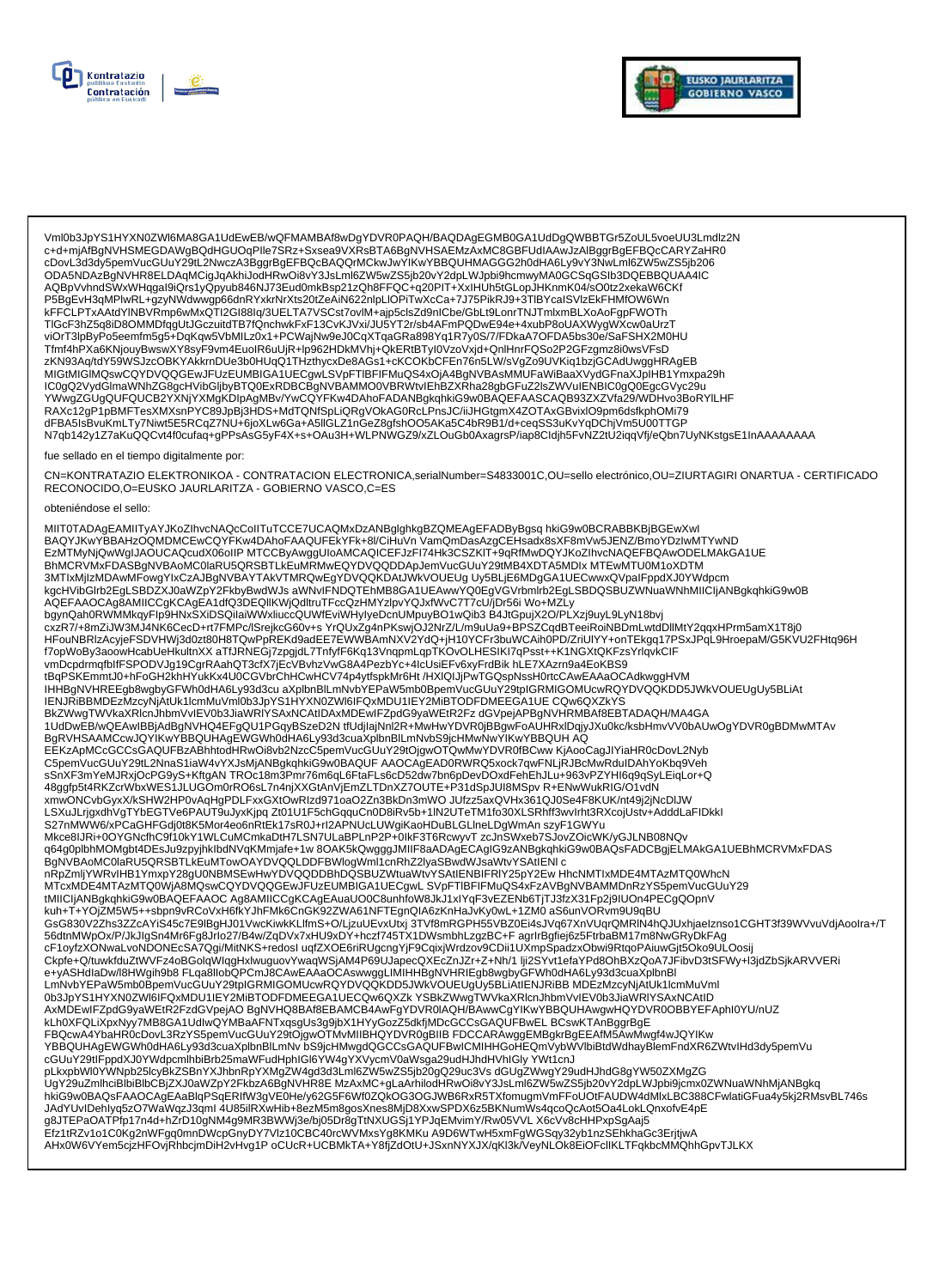



RITp7Ozg6slVWeS9l07+FqpescLB5yj+pg4Dzc7h5JhedJLVYzf1+6D2UbZbXm8B2D7vnKddyqnn t3eubz9TPkEA8jxklfBdE3hbKIF1vkJMc5QU4kBJT5dp6jxQxa0eQGfO2kMy<br>ENIt9UNg5Qwd3O5I gMSa2h1vCIJBPYN0DFIxggP0MIID8AIBATCBiTCBgjELMAkGA1UEBhMCRVMxFDASBgN BTLkEuMTowOAYDVQQLDDFBWlogWml1cnRhZ2lyaSBwdWJsaWtvYSAtIENlcnRpZmljYWRv IHB1YmxpY28gU0NBMSEwHwYDVQQDD BhDQSBUZWtuaWtvYSAtIENBIFRIY25pY2ECAgb3MA0GCWCG SAFIAwQCAQUAoIIBOzAaBgkqhkiG9w0BCQMxDQYLKoZIhvcNAQkQAQQwHAYJKoZIhvcNAQkFMQ8X DTE2MDQxMzEzMjY0MVowLwYJKoZIhvcNAQkEMSIEIML2cs+D4pTfHsy12R0HlEqoJ1o5P94HAclAYcD06UtiMIHNBgsqhkiG9w0BCRACLzGBvTCBujCBtzCBtAQg jSuBDT9IBuGEUQCQmF1RrQHjuPpK laBLJwA2o7idStgwgY8wgYikgYUwgYIxCzAJBgNVBAYTAkVTMRQwEgYDVQQKDAtJWkVOUEUgUy5B LJE6MDgGA1UECwwxQVpalFppdXJ0YWdpcmkgcHVibGlrb2EgLSBDZXJ0aWZpY2FkbyBwdWJsaWNv IFNDQTEhMB8GA1UEA<br>wwYQ0EgVGVrbmlrb2EgLSBDQSBUZWNuaWNhAgIG9zANBgkqhkiG9w0BAQEF AASCAgA2Jfnum6j9GhWPVH0qq8xFl6h1tRi9yR2E 4SYr+rMcP3hlUu4f+J81j6brogh51SZIIMNBsq8vUY8hykpxkM0zAOyex5JGXeKi8YGwdVyvrqtqbXBjDP+487nEW/hlx IDxHk Z+0+TM51JAzuW62+kbU9wVYOwz3t8rnLoMQVk4yWfTBCehCjvmCmdFpgu2vS/eRAfgenId2 k5A7OTuDGny7V7nvoUcZJQSR40/z aUeEmImRFcIXW4BxIrfORBNX6HGfLAmweMWjNxt7SZSM7b4x sXBWvTjQrEDolKIfSGvAeI0dk+u1MYB3K+XCkmN/FrK8ufMfI+v5LbDwEpTaN43OKb/ZDKKSIvLZ 3mcNFa0AqoSzO/k3253TSF+76imyDKLbkGZLZtL4IFGbCC6dOtiiqDK61WPqG4MBGujXmGQ0GvdS ztRSyw==

Kontratuaren iragarkia, gaztelaniaz eta eskaraz, izenburuekin:

Acciones de acompañamiento a la inserción laboral a personas menores de 30 años

Pertsona gazteago 30 urteko txertatze laboralerako akonpainamendu akzio garapena

Euskadi.eus webgunean argitaratzen da data honetatik:

# 2016-04-13 15:26:40

## web hauen helbideetan:

http://www.contratacion.euskadi.eus/contenidos/anuncio contratacion/expjaso5747/es doc/es arch expja so5747.html

http://www.contratacion.euskadi.eus/contenidos/anuncio\_contratacion/expjaso5747/eu\_doc/eu\_arch\_expja so5747.html

### Informazio gehiago:

Bi dokumentuen (euskara eta gaztelania) laburpen digitala (hash SHA-1, 64 oinarriarekin), erantsitako fitxategiekin:

MIAGCSqGSIb3DQEHAqCAMIACAQExCzAJBgUrDgMCGgUAMIAGCSqGSIb3DQEHAQAAoIIQKTCCCN4wggbGoAMCAQICAwG/9jANBgkq hkiG9w0BAQsFADCBpTELMAkGA1UEBhMCRVMxFDASBgNVBAoMC0laRU5QRSBTLkEuMTowOAYDVQQLDDFBWlogWml1cnRhZ2lyaSBw dWJsaWtvYSAtIENIcnRpZmjYWRvIHB1YmxpY28gU0NBMUQwQgYDVQQDDDtFQUVrbyBIQWV0YWtvIGxhbmdpbGVIbiBDQSAtIENB IHBlcnNvbmFsiGRIIEFBUFAgdmFzY2FzICgyKTAeFw0xNTEwMDIxMTU3MjdaFw0xODEwMDIxMTU3MjdaMIHfMQswCQYDVQQGEwJF<br>UzErMCkGA1UECgwiRVVTS08gSkFVUkxBUkIUWkEgLSBHT0JJRVJOTyBWQVNDTzE0MDIGA1UECwwrWkIVUIRBR0ISSSBPTkFSVFVB UCONSULTING TRANSPORT IN THE RESERVED ON THE RELATIONS OF THE RELATION OF THE RELATION OF THE RELATION OF THE<br>PDA6BgNVBAMMM0tPTIRSQVRBWkIPIEVMRUtUUk9OSUtPQSAtIENPTIRSQVRBQ0IPTIBFTEVDVFJPTkIDQTCCASIwDQYJKoZIhvcN AQEBBQADggEPADCCAQoCggEBAJyMU2AY4zGz5rnk3IAF2Z57jw1f0C0MjCSTIVwJqMdQhnkc2HdzG+4dsRl4yC6mTgj6gmAOzpB1 e1/Q2cH2BrwxdPw/9nrTBrAujhGhMVvjksutQiNA/CARJ7/olp6NPHeMOVx1xfRhSt96OPyVBF9GDfw9MWjXaZPXhly0idP22pW0 WG0vD2BJomnlZ7MQUJ7qpKQpG1V9UHA/aqy5eEPx9gbVKJDsBEuW9qfObL24gUzHME21pOxswY8gNbDKMGTDLxRrEtGlxVsxwUo6 DS5vRBmJvY20ypP8OYAPAKqKre7XBKKWLnIrslkLSsae3UYGFYVELAQTnfR6UMu0UmUCAwEAAaOCA9kwggPVMIHHBgNVHRIEgb8w %DOCKTR/h0dHA6Ly93d3cuaXplbnBlLmNvbYEPaW5mb0BpemVucGUuY29tpIGRMIGOMUcwRQYDVQQKDD5JWkVOUEUgUy5BLiAtlENJ<br>RIBBMDEzMzcyNjAtUk1lcmMuVml0b3JpYS1HYXN0ZWI6IFQxMDU1IEY2MiBTODFDMEEGA1UECQw6QXZkYSBkZWwgTWVkaXRlcnJh TkIDQTEYMBYGCWCFVAEDBQICAwwJUzQ4MzMwMDFDMTEwLwYJYIVUAQMFAgICDCJFVVNLTyBKQVVSTEFSSVRaQSAtIEdPQkIFUk5P IFZBU0NPMSEwHwYJYIVUAQMFAgIBDBJzZWxsbyBlbGVjdHLDs25pY28wHQYDVR0IBBYwFAYIKwYBBQUHAwIGCCsGAQUFBwMEMB0G A1UdDgQWBBRXsTzDpMn2l6LsOZUdbsmceWOHhDAfBgNVHSMEGDAWgBTGr5ZoUL5voeUU3Lmdlz2Nc+d+mjCCAR0GA1UdIASCARQw ggEQMIIBDAYJKwYBBAHzOQQEMIH+MCUGCCsGAQUFBwIBFhlodHRwOi8vd3d3Lml6ZW5wZS5jb20vY3BzMIHUBggrBgEFBQcCAjCB xxqBxEJlcm1lZW4gbXVnYWsgZXphZ3V0emVrbyB3d3cuaXplbnBlLmNvbSBaaXVydGFnaXJpYW4ga29uZmlhbnR6YSBpemFulGF1 cnJldGlrlGtvbnRyYXR1YSBpcmFrdXJyaS5MaW1pdGFjaW9uZXMgZGUgZ2FyYW50aWFzIGVulHd3dy5pemVucGUuY29tlENvbnN1 chulusiniewoliney zachrzenienia wydasowany i puszylaznego wydarzenia wydarzenia wydarzenia wydarzenia wydarzeni<br>http://www.archive.com/statusinienia wydarzenia wydarzenia wydarzenia wydarzenia wydarzenia wydarzenia wydar VR0PAQH/BAQDAgTwMDcGA1UdHwQwMC4wLKAqoCiGJmh0dHA6Ly9jcmwuaXplbnBlLmNvbS9jZ2ktYmluL2NybHNjYXIyMA0GCSqG SIb3DQEBCwUAA4ICAQA1wUCQn2vZfFQMUG2bll5eeAmLgFLQP42kZt1fAulvxkumt4kG/V4ffd1FNugBSknVZNEUIXH9GVApEHGN 5Ml0xQdg99sNUf+JxxM7mMoPckA9p9yfkSgy9Z1NTCsu+P6uWxz9e8nYIma593ihsmOHKkrn3qSiapkrOOtlgjGB8a5rSmlcwynX miqCbivrVnHdjnadUSQaEBCqZ4mD3m6jVjfuOe8WkXQ1sH7CRYuqsWWatZnDAHLbOhxRLA2Ho7vKblvJDn5sYTEgilnBT7HPMnUI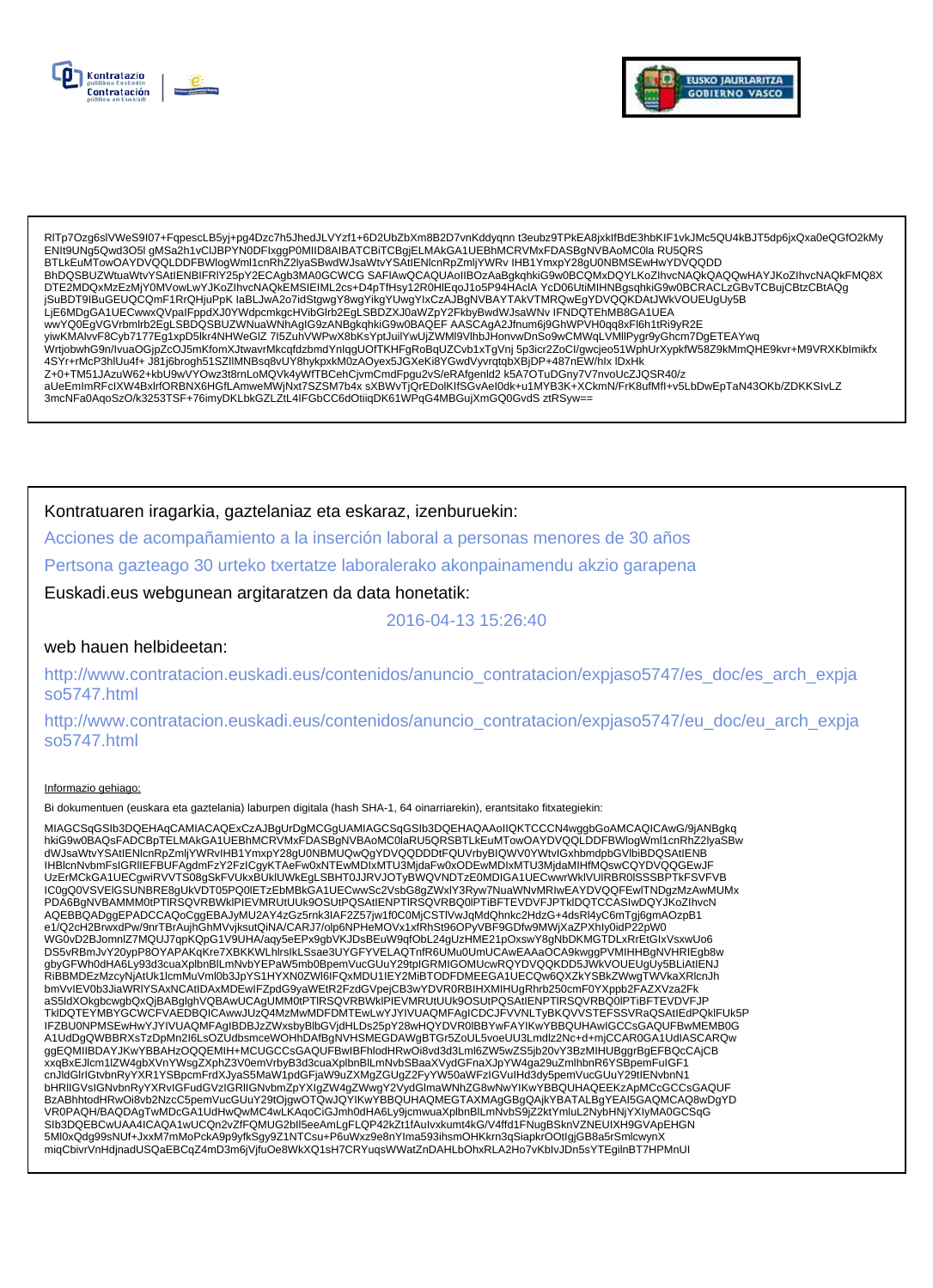



kFGrHQzWzdE2r7GaKIx6xLILDOUeOKtZrae9s+q5l8uG8PaDQzSmgSdkw2cCJJgqih3jz04FaURssCmfTTwJYbxw33N5GtDaWz8X PMr07liGn3YU/GxOzh4FiGLRGZXw0vVICWB6ldlaoUG7uH/Yu5tCCzuQbt8F8VA8dFVzOqT2Y7q+SiNEL+/y7BWfcTbxT4WXhYuF 7n9HLywKxjPP4IBj/HmGUqn2Uq3BV+ithws4AilSkXGva6N9LOITwLgnAjvn0hhFOe2hdFPvYLXFj3a/LMSH7NH+zPc/q2sFvbMI Q+2Q2yza1P0w0SayNbQjyaZKqP4Vy/Mhqj0OyBBpzPp6pwRuV7jj9Or3CH1fUOxk5HQTw0JT6tlcNJ7E2BD4rXvsptDUqpw5te88 nzCCB0MwggUroAMCAQICEGRv1d4ENUM3SaOp0Uj+Ql0wDQYJKoZlhvcNAQEFBQAwODELMAkGA1UEBhMCRVMxFDASBgNVBAoMC0la RU5QRSBTLKEuMRMwEQYDVQQDDApJemVucGUuY29tMB4XDTA5MDIyNDA4MDMyOVoXDTM3MTIxMjIzMDAwMFowgaUxCzAJBgNVBAYT NUSTAN CONDENSIVE OF DESCRIPTION AND DECISION OF THE CONDENSIVE AND THE PROXIMITY OF THE RESERVED SECTION OF THE RESERVED OF THE RESERVED OF THE RESERVED OF THE RESERVED OF THE RESERVED OF THE RESERVED OF THE RESERVED OF T Lxyf5MYcDHXyix5PYaxDf8j4QJ8AeAx5lQNUMn6rhq5tC8Qx44IDvX6PlhqxPk0tXjJWbVFWXpewRDNhLYnnzQl4keDWq+BwUwAi n0jx8Pkllru5t9pDTraMVuqzfwt8hp19YOo/Lz0vf55E+BH4DESdeiTDkX3QGHcj946XqJ/83UZIAHyMcBBSIRu+RaWGU/uYz/Cn M7cyS2espqh355VL8nARms8UODLn8YTrfnJldcXHK2PYzRi9Mibul0YHO+MyggX86OJmToZT3jim2jrrO1+qSqrlW3hb3eSoNfYs tISKGALyoMo03ZH5U1IK2a5LAPHdOCd88GNFg08cOQpyi3S3TEm6wO7lvM91zXDQwjHH8EYoQjaXyI8AaP0PrBI2HzJBGNnvaRgO 14KzJ675sL1ry6hAF0ExVjJP9qKGISZnwpwynAxIrAFb5NIK6h2IUO7DPO8pWT1c8CxEu9VOp5m4dCUUkoDfguRfA6hkUmzU5Vu9<br>j1VPpAN2X7wGB/4CffyrqcEFe8HuaY6BLwIDAQABo4IB2TCCAdUwgccGA1UdEQSBvzCBvIYVaHR0cDovL3d3dy5pemVucGUuY29t yrv=pAnz∧rwob/%Delet=enuarob.com/maxAbu4HDz+CCAu0wgccoArruuteGbRDxCDrP/DamNcDovE3030ypermvucourzyr<br>gQ9pbmZvQGl6ZW5wZS5jb22kgZEwgY4xRzBFBgNVBAoMPklaRU5QRSBTLkEuIC0gQ0lGIEEwMTMzNzI2MC1STWVyYy5WaXRvcmlh<br>LUdhc3RlaXogVDEwNTUg - CONNOCATE TRANSPORT AND THE RELATIONS OF A MANUSCRIPTION OF A CONTROL OF A CONDUCT AND THE RELATIONS OF A CONDUCT AND A CONDUCT AND A CONDUCT AND A CONDUCT AND A CONDUCT ON A CONDUCT OF SAMPLE OF SAMPLE OF SAMPLE AND CAL cDovL3d3dy5pemVucGUuY29tL2NwczA3BggrBgEFBQcBAQQrMCkwJwYiKwYBBQUHMAGGG2h0dHA6Ly9vY3NwLml6ZW5wZS5jb206 ODA5NDAzBgNVHR8ELDAqMCigJqAkhiJodHRwOi8vY3JsLml6ZW5wZS5jb20vY2dpLWJpbi9hcmwyMA0GCSqGSlb3DQEBBQUAA4IC AQBpVvhndSWxWHqgal9iQrs1yQpyub846NJ73Eud0mkBsp21zQh8FFQC+q20PIT+XxIHUh5tGLopJHKnmK04/sO0tz2xekaW6CKf<br>P5BgEvH3qMPlwRL+gzyNWdwwgp66dnRYxkrNrXts20tZeAiN622nlpLlOPiTwXcCa+7J75PikRJ9+3TlBYcalSVlzEkFHMfOW6Wn , επερευτογραφή των ευτερχείνων προσωπική επιτροποιεία της προσωπικής του προσωπικού του προσωπικού του του το<br>- ΚΕΡΟΣΕΡΤΧΑΑΙαΥΙΝΒΥΡΩΡΩΡΩΝΩΤΙ2GI88Iq/3UELTA7VSCst7ovIM+ajp5clsZd9nICbe/GbLt9LonrTNJTmlxmBLXoAoFgpFWOTh<br>- TIG viOrT3lpByPo5eemfm5g5+DqKqw5VbMILz0x1+PCWajNw9eJ0CqXTqaGRa898Yq1R7y0S/7/FDkaA7OFDA5bs30e/SaFSHX2M0HU Tfmf4hPXa6KNjouyBwswXY8syF9vm4EuoIR6uUjR+lp962HDkMVhj+QkERtBTyI0VzoVxjd+QnlHnrFQSo2P2GFzgmz8i0wsVFsD zKN93Aq/tdY59WSJzcOBKYAKkrnDUe3b0HUqQ1THzthycxDe8AGs1+cKCOKbCFEn76n5LW/sVgZo9UVKiq1bzjGCAdUwggHRAgEB MIGtMIGIMQswCQYDVQQGEwJFUzEUMBIGA1UECgwLSVpFTIBFIFMuQS4xOjA4BgNVBAsMMUFaWiBaaXVydGFnaXJpIHB1Ymxpa29h ICOgQ2VydGlmaWNhZG8gcHVibGljbyBTQ0ExRDBCBgNVBAMMO0VBRWtvIEhBZXRha28gbGFuZ2lsZWVuIENBIC0gQ0EgcGVyc29u<br>YWwgZGUgQUFQUCB2YXNjYXMgKDlpAgMBv/YwCQYFKw4DAhoFADANBgkqhkiG9w0BAQEFAASCAQB93ZXZVfa29/WDHvo3BoRYILHF Tww.good.com/set/2007/2012/http://www.arthust.com/set/2007/2012/http://www.arthust.com/set/2007/2012/http://www.arthust.com/set/2007/2012/http://www.arthust.com/set/2007/2012/http://www.arthust.com/set/2007/2012/http://www N7qb142y1Z7aKuQQCvt4f0cufaq+gPPsAsG5yF4X+s+OAu3H+WLPNWGZ9/xZLOuGb0AxagrsP/iap8Cldjh5FvNZ2tU2iqqVfj/eQbn7UyNKstgsE1lnAAAAAAAA

#### enboran digitalki zigilatu zuena:

CN=KONTRATAZIO ELEKTRONIKOA - CONTRATACION ELECTRONICA,serialNumber=S4833001C,OU=sello electrónico,OU=ZIURTAGIRI ONARTUA - CERTIFICADO RECONOCIDO, O=EUSKO JAURLARITZA - GOBIERNO VASCO, C=ES

#### zigilua lortzen:

MIIT0TADAgEAMIITyAYJKoZIhvcNAQcCoIITuTCCE7UCAQMxDzANBglghkgBZQMEAgEFADByBgsq hkiG9w0BCRABBKBjBGEwXwl BAQYJKwYBBAHzOQMDMCEwCQYFKw4DAhoFAAQUFEkYFk+8l/CiHuVn VamQmDasAzgCEHsadx8sXF8mVw5JENZ/BmoYDzIwMTYwND EzMTMyNjQwWgIJAOUCAQcudX06oIIP MTCCByAwggUIoAMCAQICEFJzFI74Hk3CSZKIT+9qRfMwDQYJKoZIhvcNAQEFBQAwODELMAkGA1UE AQEFAAOCAg8AMIICCgKCAgEA1dfQ3DEQIIKWjQdltruTFccQzHMYzlpvYQJxfWvC7T7cU/jDr56i Wo+MZLy bgynQah0RWMMkqyFlp9HNxSXiDSQilaiWWxliuccQUWfEviWHyIyeDcnUMpuyBO1wQib3 B4JtGpujX2O/PLXzj9uyL9LyN18bvj cxzR7/+8mZiJW3MJ4NK6CecD+rt7FMPc/lSrejkcG60v+s YrQUxZg4nPKswjOJ2NrZ/L/m9uUa9+BPSZCqdBTeeiRoINBDmLwtdDllMtY2qqxHPrm5amX1T8j0 HFouNBRIzAcyjeFSDVHWj3d0zt80H8TQwPpREKd9adEE7EWWBAmNXV2YdQ+jH10YCFr3buWCAih0PD/ZriUIYY+onTEkgq17PSxJPqL9HroepaM/G5KVU2FHtq96H f7opWoBy3aoowHcabUeHkultnXX aTfJRNEGj7zpgjdL7TnfyfF6Kq13VnqpmLqpTKOvOLHESIKI7qPsst++K1NGXtQKFzsYrlqvkClF<br>vmDcpdrmqfblfFSPODVJg19CgrRAahQT3cfX7jEcVBvhzVwG8A4PezbYc+4lcUsiEFv6xyFrdBik hLE7XAzm9a4EoKBS9 tBqPSKEmmtJ0+hFoGH2khHYukKx4U0CGVbrChHCwHCV74p4ytfspkMr6Ht/HXIQIJjPwTGQspNssH0rtcCAwEAAaOCAdkwggHVM IHHBgNVHREEgb8wgbyGFWh0dHA6Ly93d3cu aXplbnBlLmNvbYEPaW5mb0BpemVucGUuY29tpIGRMIGOMUcwRQYDVQQKDD5JWkVOUEUgUy5BLiAt IENJRIBBMDEzMzcyNjAtUk1lcmMuVml0b3JpYS1HYXN0ZWI6IFQxMDU1IEY2MiBTODFDMEEGA1UE CQw6QXZkYS BkZWwgTWVkaXRlcnJhbmVvlEV0b3JiaWRIYSAxNCAtIDAxMDEwIFZpdG9yaWEtR2Fz dGVpejAPBgNVHRMBAf8EBTADAQH/MA4GA 1UdDwEB/wQEAwIBBjAdBgNVHQ4EFgQU1PGqyBSzeD2N tfUdjIajNnl2R+MwHwYDVR0jBBgwFoAUHRxlDqjyJXu0kc/ksbHmvVV0bAUwOgYDVR0gBDMwMTAv BgRVHSAAMCcwJQYIKwYBBQUHAgEWGWh0dHA6Ly93d3cuaXplbnBlLmNvbS9jcHMwNwYIKwYBBQUHAQ EEKzApMCcGCCsGAQUFBzABhhtodHRwOi8vb2NzcC5pemVucGUuY29tOjgwOTQwMwYDVR0fBCww KjAooCagJlYiaHR0cDovL2Nyb 48ggfp5t4RKZcrWbxWES1JLUGOm0rRO6sL7n4njXXGtAnVjEmZLTDnXZ7OUTE+P31dSpJUl8MSpvR+ENwWukRIG/O1vdN xmwONCvbGyxX/kSHW2HP0vAqHgPDLFxxGXtOwRIzd971oaO2Zn3BkDn3mWOJUfzz5axQVHx361QJ0Se4F8KUK/nt49j2jNcDIJW LAXuJLrjgxdhVgTYbEGTVe6PAUT9uJyxKjpq Zt01U1F5chGqquCn0D8iRv5b+1IN2UTeTM1fo30XLSRhff3wvIrht3RXcojUstv+AdddLaFIDkkl<br>S27nMWW6/xPCaGHFGdj0t8K5Mor4eo6nRtEk17sR0J+rl2APNUcLUWgiKaoHDuBLGLIneLDgWmAn szyF1GWYu MTcxMDE4MTAzMTQ0WjA8MQswCQYDVQQGEwJFUzEUMBIGA1UECgwLSVpFTIBFIFMuQS4xFzAVBgNVBAMMDnRzYS5pemVucGUuY29 tMIICIjANBgkqhkiG9w0BAQEFAAOC Ag8AMIICCgKCAgEAuaUO0C8unhfoW8JkJ1xIYqF3vEZENb6TjTJ3fzX31Fp2j9IUOn4PECgQOpnV kuh+T+YOjZM5W5++sbpn9vRCoVxH6fkYJhFMk6CnGK92ZWA61NFTEgnQIA6zKnHaJvKy0wL+1ZM0 aS6unVORvm9U9qBU GsG830V2Zhs3ZZcAYiS45c7E9lBgHJ01VwcKiwkKLlfmS+O/LjzuUEvxUtxj 3TVf8mRGPH55VBZ0Ei4sJVq67XnVUqrQMRIN4hQJUxhjaelznso1CGHT3f39WVvuVdjAooIra+/T